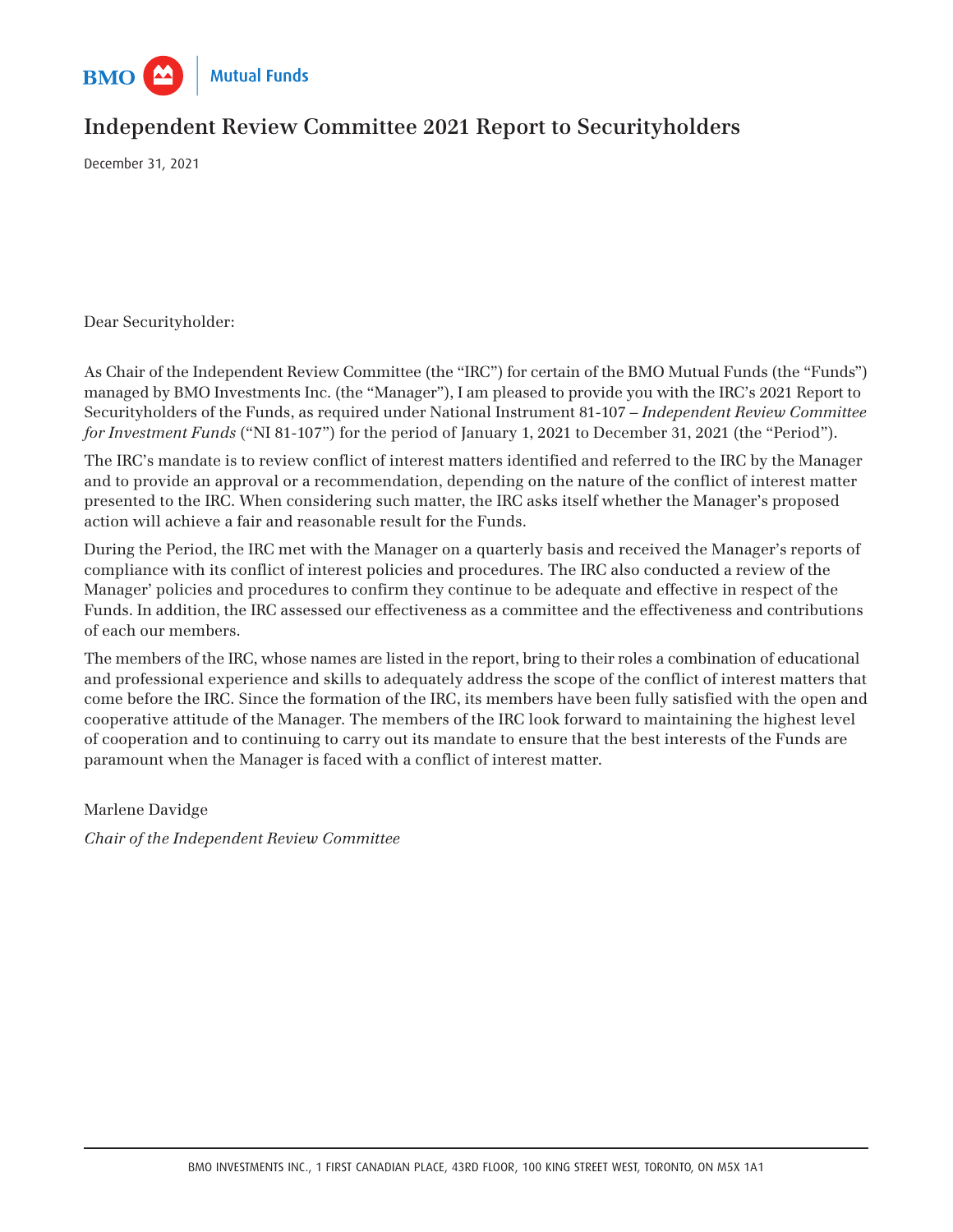| <b>NAME</b>                | <b>RESIDENCE</b>    | <b>FIRST APPOINTED</b> |
|----------------------------|---------------------|------------------------|
| Marlene Davidge<br>(Chair) | Toronto, Ontario    | September 6, 2018      |
| Wendy Hannam               | Toronto, Ontario    | March 22, 2017         |
| Jim Falle                  | Port Perry, Ontario | March 22, 2017         |
| Jacqueline Allen           | Toronto, Ontario    | June 6, 2018           |

The IRC also serves as the independent review committee of other funds managed by BMO Investments Inc. as well as funds managed by BMO Asset Management Inc. and BMO Private Investment Counsel Inc. (collectively, the "BMO Fund Families"). Each member of the IRC is independent of the Funds, the Manager and any person or company related to the Manager.

During the Period, there was no relationship that may cause a reasonable person to question a member's independence.

# Holdings of Securities

#### *Funds*

As at December 31, 2021, the percentage of securities of each series of the Funds beneficially owned, directly or indirectly, in aggregate, by all members of the IRC did not exceed 10%.

#### *Manager*

As at December 31, 2021, no member of the IRC beneficially owned, directly or indirectly, any class or series of voting or equity securities of the Manager.

#### *Service Providers*

As at December 31, 2021, the percentage of securities of each class of voting or equity securities of any person or company that provides services to the Fund or the Manager in aggregate, by all members of the IRC was less than 0.01%.

# IRC Compensation and Indemnities

The members of the IRC are entitled to be compensated by the Funds and to be indemnified by the Funds in appropriate circumstances. The aggregate compensation, including expenses, paid by the Funds to the IRC during the Period was \$22,290. This amount was allocated among the Funds in an equitable and reasonable manner.

No indemnities were paid to the members of the IRC by the Funds during the Period.

Members of the IRC At least annually, the IRC reviews its compensation in a manner consistent with good governance practices, giving consideration to the following factors:

- a) the best interests of the Funds;
- b) that each Fund must pay its reasonable allocation of the compensation of the IRC from the assets of the Fund;
- c) that compensation paid to the IRC by each Fund should fairly and reasonably reflect the general benefits accruing to the Fund;
- d) the asset size and number of Funds and other funds in the BMO Fund Families
- e) the nature and extent of the workload of each IRC member;
- f) industry best practices, including industry averages and surveys on IRC compensation;
- g) the IRC's most recent annual self-assessment; and
- h) the Manager's recommendations about IRC compensation and expenses, if made.

## Conflict of Interest Matters

The Manager refers to the IRC its proposed actions, and its related policies and procedures, for situations in which the Manager or a related entity has or could be perceived to have an interest that may conflict with the Manager's ability to act in the best interests of a Fund. The conflict of interest matters that have been brought to the IRC are set forth below.

*Approvals pursuant to Standing Instructions* The Manager relied on approvals and standing instructions of the IRC in the Period in relation to the activities set out below. In each case, the standing instructions required the Manager to comply with its related policy and procedure and to report periodically to the IRC.

- 1. Allowing the Funds to purchase or hold securities of a related issuer of the Manager or an entity related to the Manager
- 2. Allowing the Funds to purchase securities of an issuer, for which a related party acted as an underwriter, in an offering of the securities or at any time during the restricted period following the completion of the offering
- 3. Allowing the Funds to purchase or sell debt securities from or to a related dealer when the related dealer is acting as principal
- 4. Allowing the purchase or sale of portfolio securities between Funds, or between the Funds and other investment funds or accounts managed by the Manager or an affiliate (referred to as inter-fund trades and cross-trades)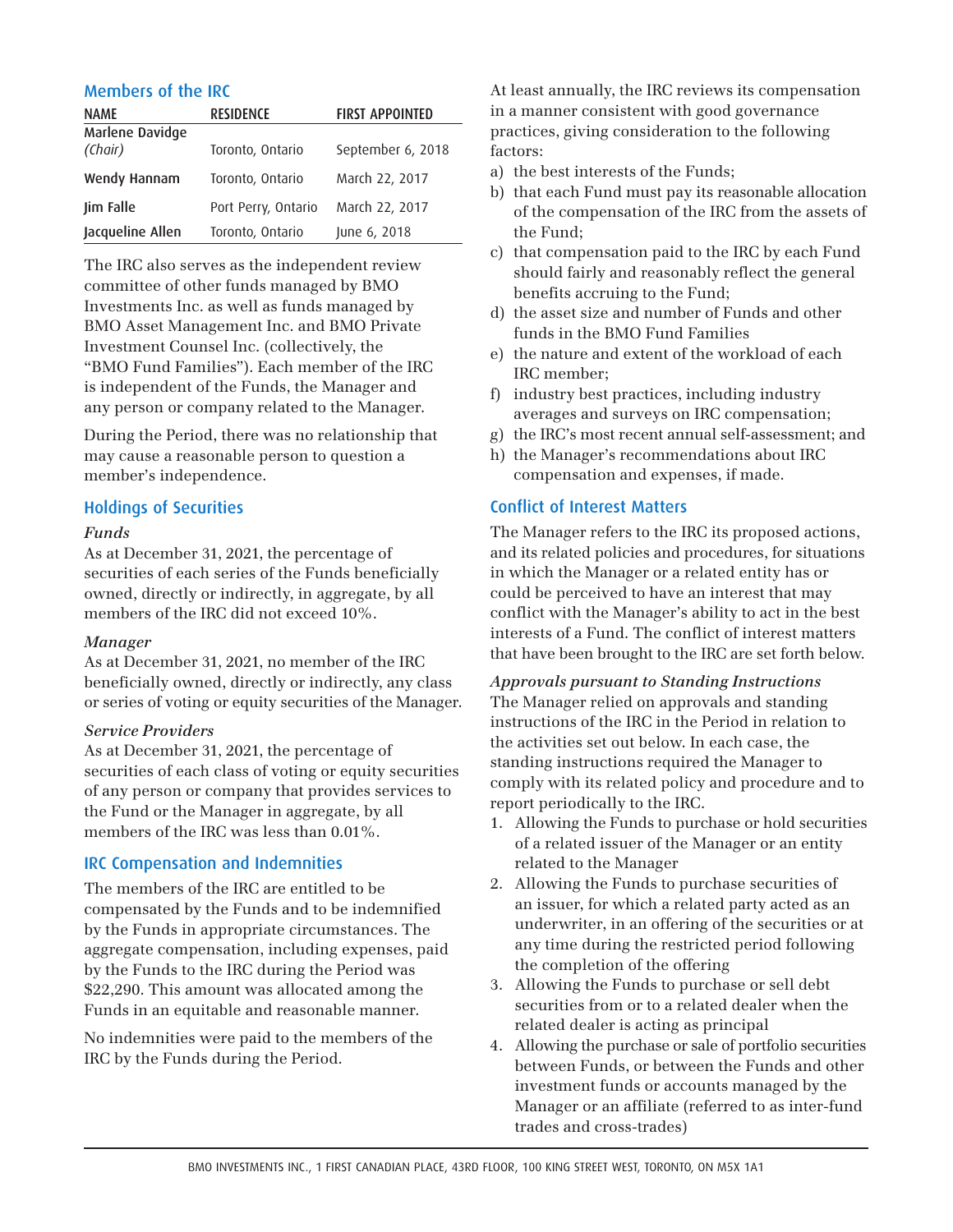# *Positive Recommendations pursuant to Standing Instructions*

The Manager received positive recommendations and relied on standing instructions of the IRC with respect to the conflict of interest matters addressed by the policies set out below. In each case, the standing instructions required the Manager to comply with its related policy and procedure and to report periodically to the IRC.

- 1. Portfolio Advisor Oversight Policy, which sets out the framework the Manager will use when selecting and monitoring portfolio advisors, including external portfolio advisors
- 2. Proxy Voting Policy, which allows the Manager to exercise a Fund's proxies although the Manager, a client or an affiliate of the Manager may have an interest in the outcome of the vote
- 3. Errors and Breaches Policy, which provides how trading, valuation or other errors made within a Fund are identified and corrected
- 4. Outside Business Activities Policy, which ensures the Manager's directors, officers and employees adhere to corporate standards governing their outside business activities where conflicts of interest may arise
- 5. Receipt of Gifts and Entertainment Policy, which provides guidelines regarding the acceptance of gifts and entertainment by the Manager's employees
- 6. Frequent and Short-Term Trading Policy, which sets out the steps the Manager will take to monitor, detect and deter frequent and short-term trading by securityholders in securities of the Funds
- 7. Large Securityholders and Large Redemptions Policy, which sets out the steps the Manager will take to manage the impact of large transactions by securityholders in securities of the Funds
- 8. Fund of Fund Transactions Policy, which sets out the framework for investment decisions for Funds that invest in other underlying funds
- 9. Personal Trading Policy, which restricts most personal trading by certain individuals employed by the Manager but allows those individuals to trade in certain securities for their own account subject to controls
- 10. Identifying and Correcting NAV Errors Policy, which directs the circumstances and manner in which the Manager will correct purchases and redemptions of securities of the Funds based on an incorrect net asset value, including making payments to make the Fund whole and adjusting securityholder accounts
- 11. Fund Valuation Policy, which directs how a Fund's portfolio assets will be valued in order to obtain a fair and accurate net asset value of the Fund
- 12. Payment of Fund Expenses Policy, which allows the Manager to charge expenses to the Funds, to allocate expenses between the Manager and the Funds, and to allocate expenses among the Funds and other investment funds managed by the Manager or an affiliate
- 13. Payment of Income Taxes (BMO Corporate Class Funds) Policy, which allows the Manager to determine the amount of income taxes to be paid by each of the BMO Corporate Class Funds
- 14. Designated Broker Agreement Policy, which allows the Manager to retain a related party to act as the designated broker of a class or series of securities of the Funds that are listed and traded on an exchange

On March 22, 2021, the Manager received a positive recommendation from the IRC, subject to obtaining all necessary securityholder approvals, for the following mergers:

| <b>TERMINATING FUND</b>     | CONTINUING FUND               |
|-----------------------------|-------------------------------|
| <b>BMO Floating Rate</b>    |                               |
| Income Fund                 | BMO U.S. High Yield Bond Fund |
| <b>BMO Monthly Dividend</b> |                               |
| Fund Ltd.                   | BMO Dividend Fund             |

The merger of BMO Monthly Dividend Fund Ltd. into BMO Dividend Fund did not proceed because securityholders of BMO Monthly Dividend Fund Ltd. did not approve of this merger at a special meeting held on June 18, 2021.

On August 12, 2021, the Manager received a positive recommendation for the following merger:

| <b>TERMINATING FUND</b> | CONTINUING FUND        |
|-------------------------|------------------------|
| BMO Global Growth       |                        |
| & Income Fund           | BMO Global Equity Fund |

On November 8, 2021, BMO Financial Group announced that it had completed the previously announced sale of the entities that represent its EMEA asset management business to Ameriprise Financial, Inc. ("Ameriprise"). As a result of the closing of this transaction, BMO Asset Management Limited, BMO Global Asset Management (Asia) Limited, LGM Investments Limited and Pyrford International Limited are no longer subsidiaries or affiliates of Bank of Montreal or related or connected to the Manager.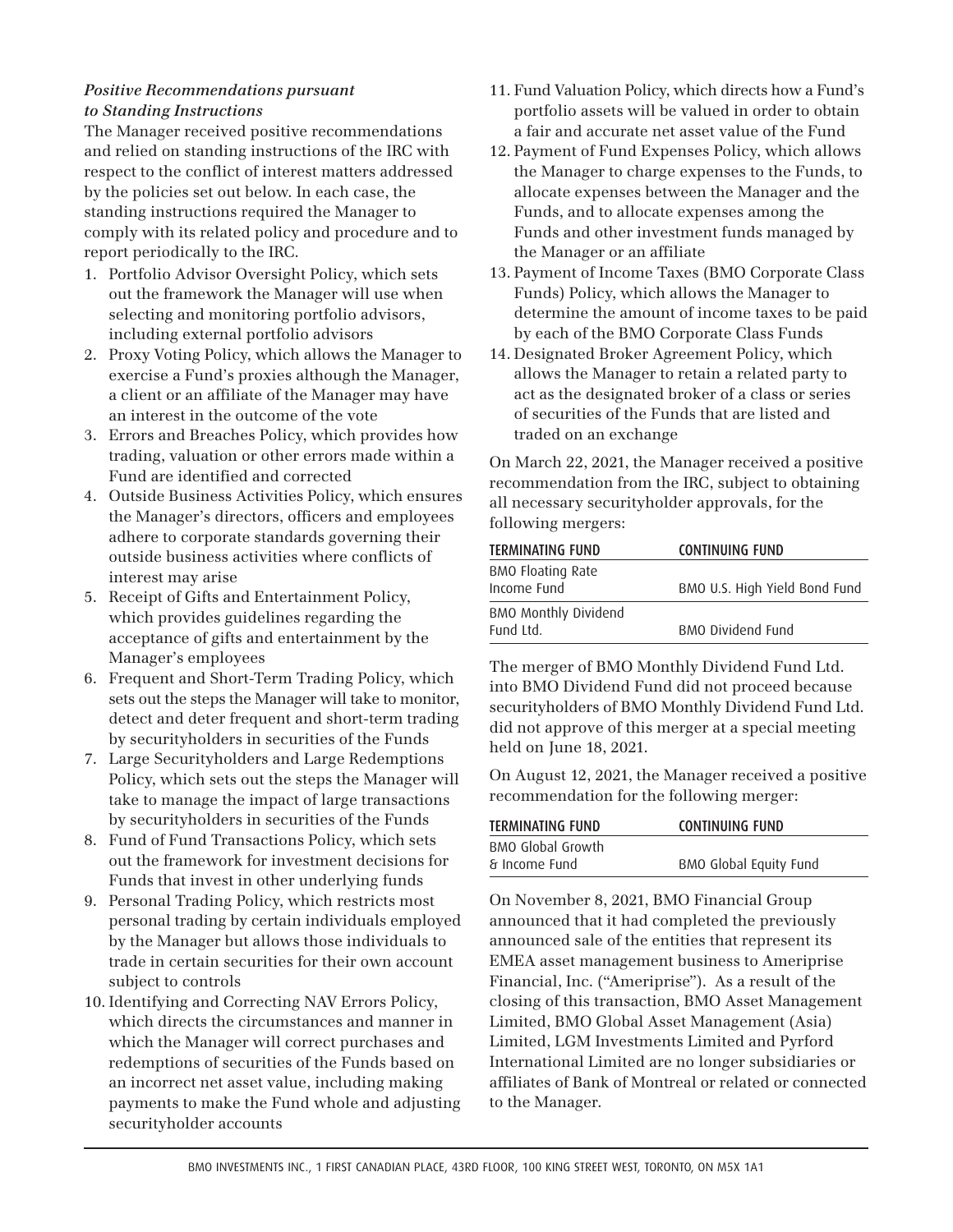On November 15, 2021, the Manager transferred to Columbia Management Investment Advisers, LLC, Ameriprise's U.S. asset management business, the investment advisory mandates for certain Funds or portions thereof sub-advised by Taplin, Canida & Habacht, LLC. The Manager transferred on December 16, 2021 to Columbia Management Investment Advisers, LLC the investment advisory mandates for certain Funds or portions thereof sub-advised by BMO Asset Management Corp.

The Manager received a positive recommendation for the Manager to enter into a Canadian and U.S. administered master services agreement with State Street Bank and Trust Company for middle office services provided to the Manager and back office services provided to the Funds which were previously administered on a global basis prior to the closing of the EMEA component of the Ameriprise transaction. In addition, the Manager received a positive recommendation to implement new proxy voting policies and procedures based on a Canadian proxy voting administration framework since proxies were previously administered under a global framework prior to the closing of the EMEA component of the Ameriprise transaction.

The positive recommendations set out above were provided on the basis that the actions achieved a fair and reasonable result for the Funds.

#### **Compliance**

The IRC has not been informed of any instance in which the Manager acted in a conflict of interest matter but did not meet a condition of its policies or imposed by the IRC in its approval, recommendation and/or standing instruction.

The Manager has an obligation to notify the IRC of any such instance.